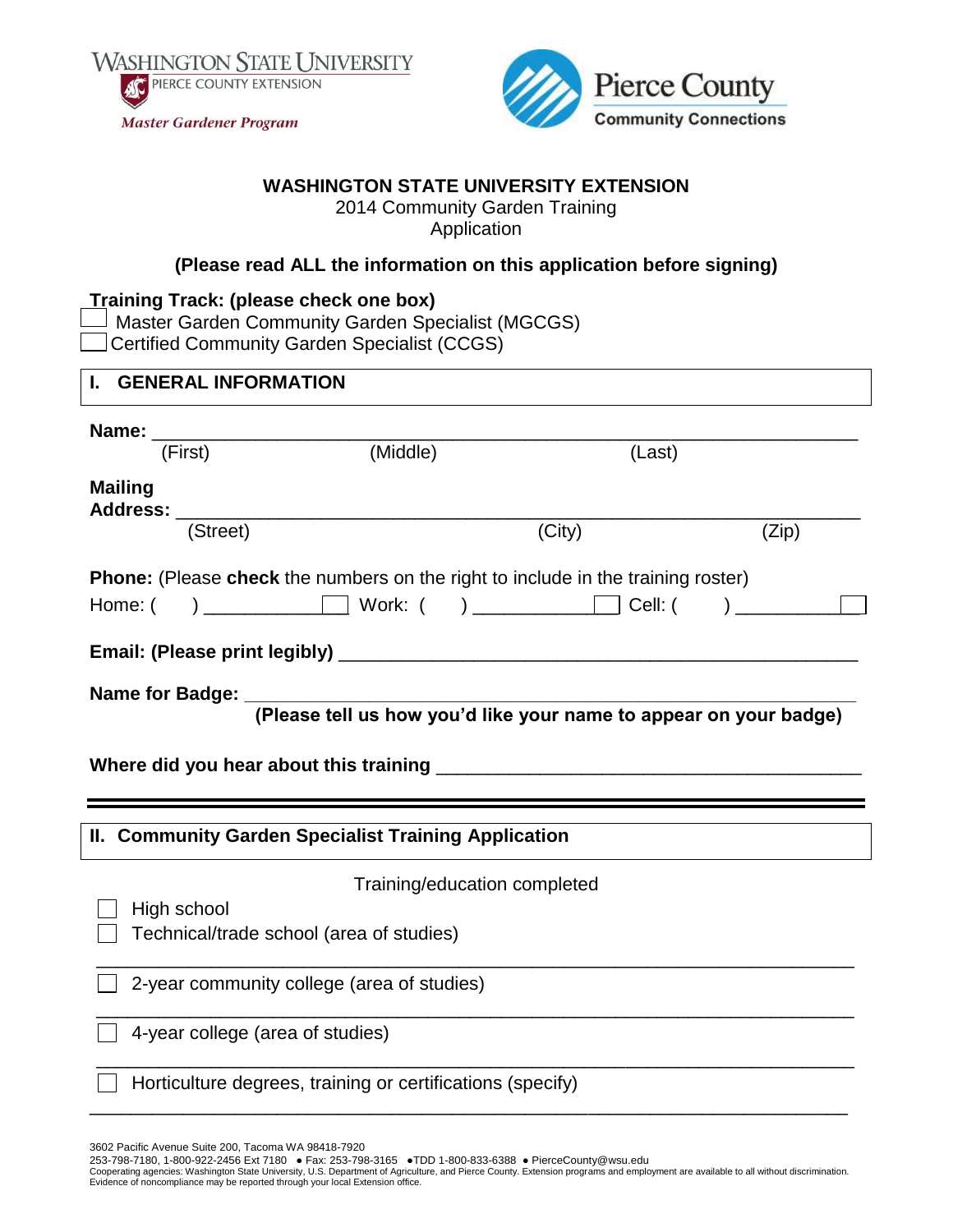



**Horticulture and gardening experience** (personal, volunteer or work experience)

\_\_\_\_\_\_\_\_\_\_\_\_\_\_\_\_\_\_\_\_\_\_\_\_\_\_\_\_\_\_\_\_\_\_\_\_\_\_\_\_\_\_\_\_\_\_\_\_\_\_\_\_\_\_\_\_\_\_\_\_\_\_\_\_\_\_\_\_\_\_\_\_\_\_ \_\_\_\_\_\_\_\_\_\_\_\_\_\_\_\_\_\_\_\_\_\_\_\_\_\_\_\_\_\_\_\_\_\_\_\_\_\_\_\_\_\_\_\_\_\_\_\_\_\_\_\_\_\_\_\_\_\_\_\_\_\_\_\_\_\_\_\_\_\_\_\_\_\_ \_\_\_\_\_\_\_\_\_\_\_\_\_\_\_\_\_\_\_\_\_\_\_\_\_\_\_\_\_\_\_\_\_\_\_\_\_\_\_\_\_\_\_\_\_\_\_\_\_\_\_\_\_\_\_\_\_\_\_\_\_\_\_\_\_\_\_\_\_\_\_\_\_\_ \_\_\_\_\_\_\_\_\_\_\_\_\_\_\_\_\_\_\_\_\_\_\_\_\_\_\_\_\_\_\_\_\_\_\_\_\_\_\_\_\_\_\_\_\_\_\_\_\_\_\_\_\_\_\_\_\_\_\_\_\_\_\_\_\_\_\_\_\_\_\_\_\_\_ \_\_\_\_\_\_\_\_\_\_\_\_\_\_\_\_\_\_\_\_\_\_\_\_\_\_\_\_\_\_\_\_\_\_\_\_\_\_\_\_\_\_\_\_\_\_\_\_\_\_\_\_\_\_\_\_\_\_\_\_\_\_\_\_\_\_\_\_\_\_\_\_\_\_

**How many years of horticultural experience?** \_\_\_\_\_\_\_\_\_\_\_\_\_\_\_\_\_\_\_\_\_\_\_\_\_\_\_\_\_\_\_\_

**Specific horticulture expertise:** (please check all that apply)

- \_\_\_\_\_ Annuals
- **Perennials**
- \_\_\_\_\_ Roses
- \_\_\_\_\_ Lawns
- **Example 2** Ornamental grasses
- \_\_\_\_\_ Native plants
- \_\_\_\_\_ Wildlife habitat
- \_\_\_\_\_ Vegetables
- \_\_\_\_\_ Herbs
- \_\_\_\_\_ Houseplants
- \_\_\_\_\_ Fruit trees
- \_\_\_\_\_ Berries and grapes
- **Trees and shrubs**
- \_\_\_\_\_ Pruning
- Pest management
- \_\_\_\_\_ Insects
- \_\_\_\_\_ Weeds
- Languagation
- \_\_\_\_\_ Greenhouses
- \_\_\_\_\_ Plant diseases
- **\_\_\_\_\_\_** Landscape design
	- \_\_\_\_\_ Soils
- \_\_\_\_\_ Composting
- **Community gardens**
- **Wouth gardening**
- Rain gardens
- \_\_\_\_\_ Container gardening
	- \_\_\_\_\_ Other

## **Affiliations related to horticulture**

#### **Volunteer experience in the community**

\_\_\_\_\_\_\_\_\_\_\_\_\_\_\_\_\_\_\_\_\_\_\_\_\_\_\_\_\_\_\_\_\_\_\_\_\_\_\_\_\_\_\_\_\_\_\_\_\_\_\_\_\_\_\_\_\_\_\_\_\_\_\_\_\_\_\_\_\_\_\_\_\_\_

\_\_\_\_\_\_\_\_\_\_\_\_\_\_\_\_\_\_\_\_\_\_\_\_\_\_\_\_\_\_\_\_\_\_\_\_\_\_\_\_\_\_\_\_\_\_\_\_\_\_\_\_\_\_\_\_\_\_\_\_\_\_\_\_\_\_\_\_\_\_\_\_\_\_

\_\_\_\_\_\_\_\_\_\_\_\_\_\_\_\_\_\_\_\_\_\_\_\_\_\_\_\_\_\_\_\_\_\_\_\_\_\_\_\_\_\_\_\_\_\_\_\_\_\_\_\_\_\_\_\_\_\_\_\_\_\_\_\_\_\_\_\_\_\_\_\_\_\_ \_\_\_\_\_\_\_\_\_\_\_\_\_\_\_\_\_\_\_\_\_\_\_\_\_\_\_\_\_\_\_\_\_\_\_\_\_\_\_\_\_\_\_\_\_\_\_\_\_\_\_\_\_\_\_\_\_\_\_\_\_\_\_\_\_\_\_\_\_\_\_\_\_\_ \_\_\_\_\_\_\_\_\_\_\_\_\_\_\_\_\_\_\_\_\_\_\_\_\_\_\_\_\_\_\_\_\_\_\_\_\_\_\_\_\_\_\_\_\_\_\_\_\_\_\_\_\_\_\_\_\_\_\_\_\_\_\_\_\_\_\_\_\_\_\_\_\_\_ \_\_\_\_\_\_\_\_\_\_\_\_\_\_\_\_\_\_\_\_\_\_\_\_\_\_\_\_\_\_\_\_\_\_\_\_\_\_\_\_\_\_\_\_\_\_\_\_\_\_\_\_\_\_\_\_\_\_\_\_\_\_\_\_\_\_\_\_\_\_\_\_\_\_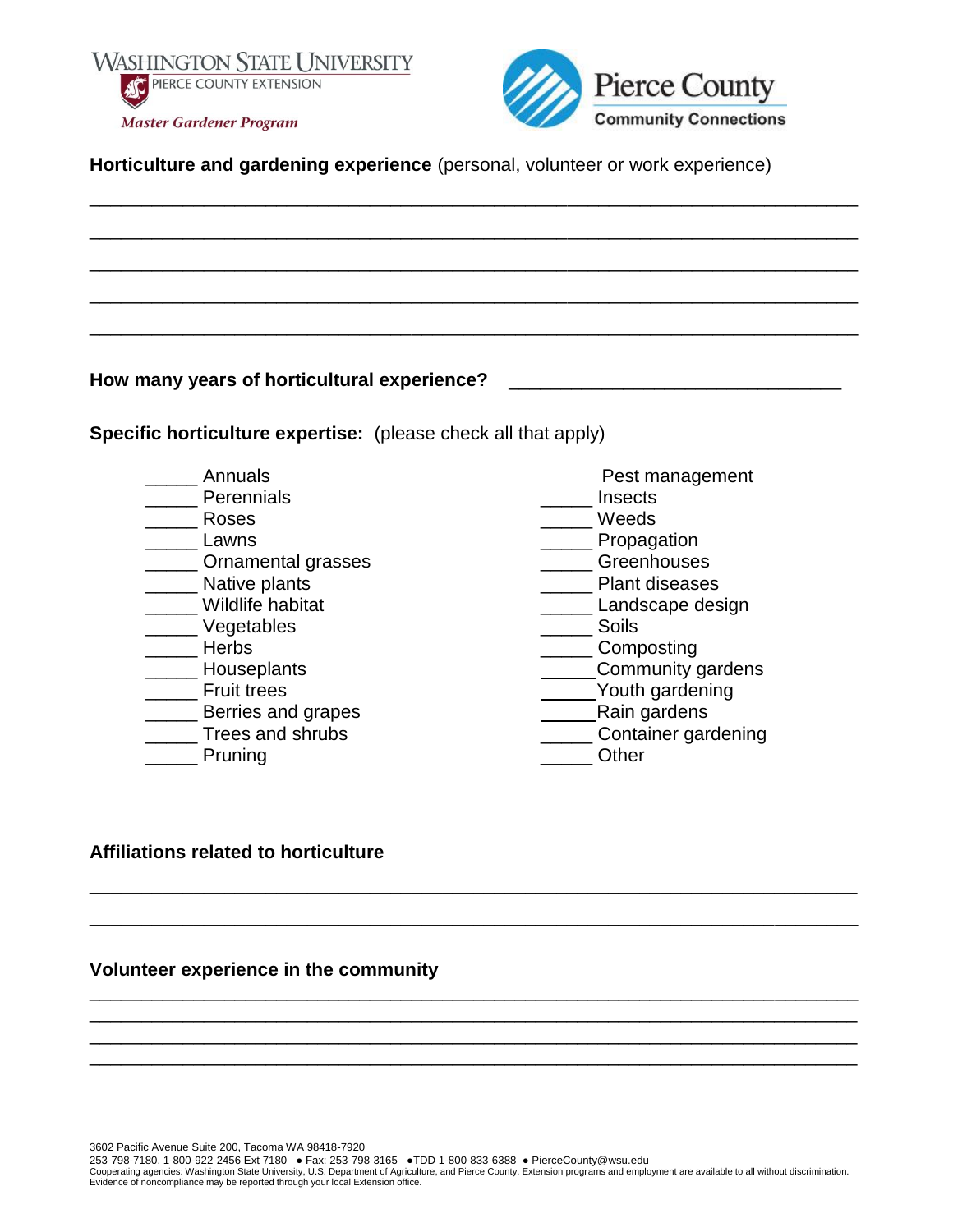**WASHINGTON STATE UNIVERSITY** PIERCE COUNTY EXTENSION **Master Gardener Program** 



#### **Other skills, interests or experience**

- \_\_\_\_\_ Computers
- Data entry
- \_\_\_\_\_ Website development
- \_\_\_\_\_ Artwork/displays
- \_\_\_\_\_ Photography
- \_\_\_\_\_ Drawing/illustrating
- \_\_\_\_\_ Writing//publishing
- \_\_\_\_\_ Proofreading
- \_\_\_\_\_ Marketing/fundraising
- **Example 2** Research/data collection
- \_\_\_\_\_ Public speaking
- **Teaching/education**
- Working with youth
- \_\_\_ Strategic planning
- \_\_\_\_\_ Leadership skills
- \_\_\_\_\_ Facilitation
- \_\_\_\_\_ Community organizing
- Other **and the set of the set of the set of the set of the set of the set of the set of the set of the set of the set of the set of the set of the set of the set of the set of the set of the set of the set of the set of th**

## **Specific information on any of the above skills:**

**Why do you wish to become a Community Garden Specialist volunteer?**

\_\_\_\_\_\_\_\_\_\_\_\_\_\_\_\_\_\_\_\_\_\_\_\_\_\_\_\_\_\_\_\_\_\_\_\_\_\_\_\_\_\_\_\_\_\_\_\_\_\_\_\_\_\_\_\_\_\_\_\_\_\_\_\_\_\_\_\_\_\_\_\_\_\_

\_\_\_\_\_\_\_\_\_\_\_\_\_\_\_\_\_\_\_\_\_\_\_\_\_\_\_\_\_\_\_\_\_\_\_\_\_\_\_\_\_\_\_\_\_\_\_\_\_\_\_\_\_\_\_\_\_\_\_\_\_\_\_\_\_\_\_\_\_\_\_\_\_\_

\_\_\_\_\_\_\_\_\_\_\_\_\_\_\_\_\_\_\_\_\_\_\_\_\_\_\_\_\_\_\_\_\_\_\_\_\_\_\_\_\_\_\_\_\_\_\_\_\_\_\_\_\_\_\_\_\_\_\_\_\_\_\_\_\_\_\_\_\_\_\_\_\_\_

\_\_\_\_\_\_\_\_\_\_\_\_\_\_\_\_\_\_\_\_\_\_\_\_\_\_\_\_\_\_\_\_\_\_\_\_\_\_\_\_\_\_\_\_\_\_\_\_\_\_\_\_\_\_\_\_\_\_\_\_\_\_\_\_\_\_\_\_\_\_\_\_\_\_

\_\_\_\_\_\_\_\_\_\_\_\_\_\_\_\_\_\_\_\_\_\_\_\_\_\_\_\_\_\_\_\_\_\_\_\_\_\_\_\_\_\_\_\_\_\_\_\_\_\_\_\_\_\_\_\_\_\_\_\_\_\_\_\_\_\_\_\_\_\_\_\_\_\_

\_\_\_\_\_\_\_\_\_\_\_\_\_\_\_\_\_\_\_\_\_\_\_\_\_\_\_\_\_\_\_\_\_\_\_\_\_\_\_\_\_\_\_\_\_\_\_\_\_\_\_\_\_\_\_\_\_\_\_\_\_\_\_\_\_\_\_\_\_\_\_\_\_\_

\_\_\_\_\_\_\_\_\_\_\_\_\_\_\_\_\_\_\_\_\_\_\_\_\_\_\_\_\_\_\_\_\_\_\_\_\_\_\_\_\_\_\_\_\_\_\_\_\_\_\_\_\_\_\_\_\_\_\_\_\_\_\_\_\_\_\_\_\_\_\_\_\_\_

\_\_\_\_\_\_\_\_\_\_\_\_\_\_\_\_\_\_\_\_\_\_\_\_\_\_\_\_\_\_\_\_\_\_\_\_\_\_\_\_\_\_\_\_\_\_\_\_\_\_\_\_\_\_\_\_\_\_\_\_\_\_\_\_\_\_\_\_\_\_\_\_\_\_

\_\_\_\_\_\_\_\_\_\_\_\_\_\_\_\_\_\_\_\_\_\_\_\_\_\_\_\_\_\_\_\_\_\_\_\_\_\_\_\_\_\_\_\_\_\_\_\_\_\_\_\_\_\_\_\_\_\_\_\_\_\_\_\_\_\_\_\_\_\_\_\_\_\_

\_\_\_\_\_\_\_\_\_\_\_\_\_\_\_\_\_\_\_\_\_\_\_\_\_\_\_\_\_\_\_\_\_\_\_\_\_\_\_\_\_\_\_\_\_\_\_\_\_\_\_\_\_\_\_\_\_\_\_\_\_\_\_\_\_\_\_\_\_\_\_\_\_\_

**Do you have a health or medical condition that we need to accommodate for training? Please explain.**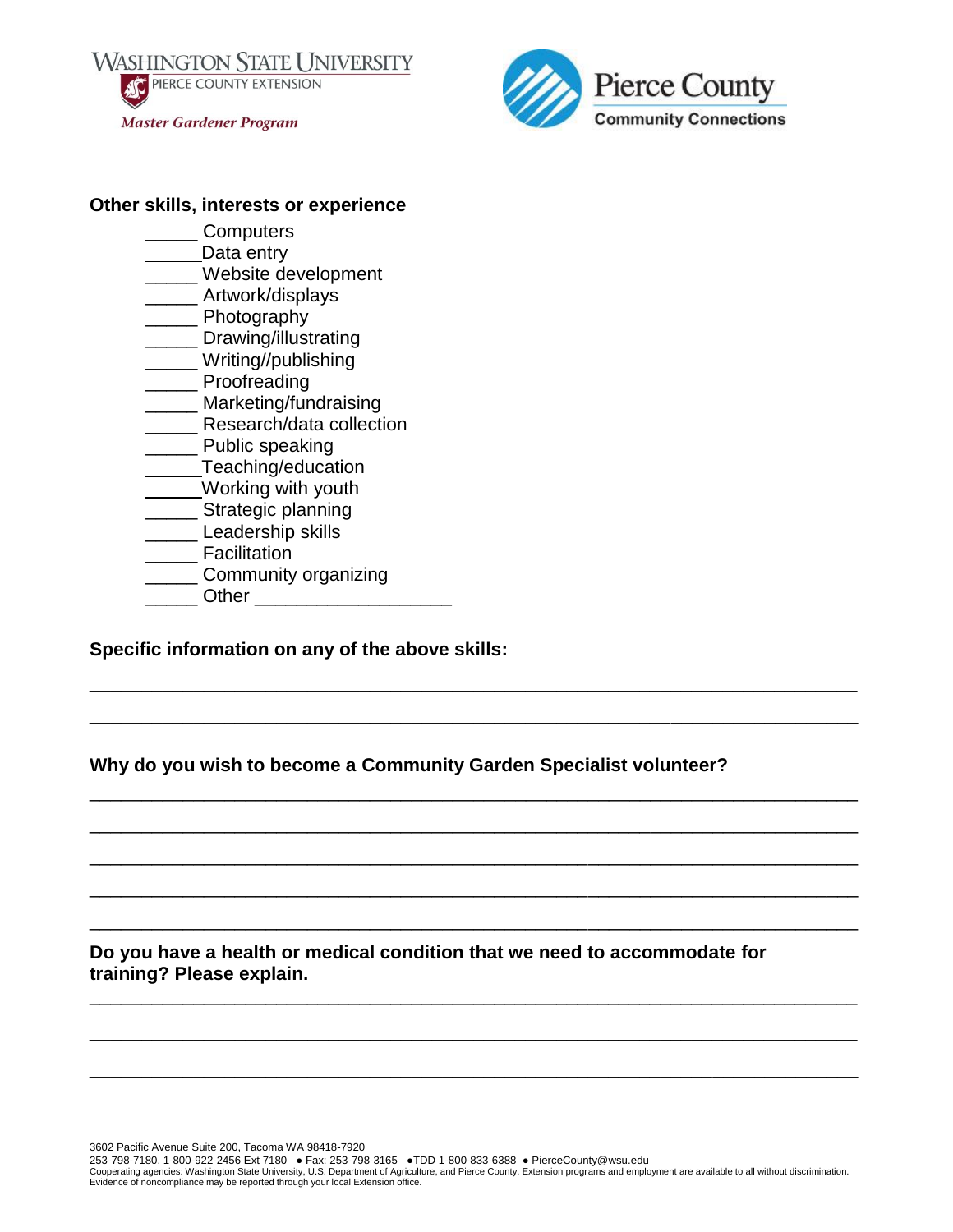



**If you are able to speak, read, or write a language other than English, please list (including American Sign Language)**

**Please list any times you are not available for volunteer work or training scheduling conflicts. (**work schedules, anticipated trips, other commitments)

\_\_\_\_\_\_\_\_\_\_\_\_\_\_\_\_\_\_\_\_\_\_\_\_\_\_\_\_\_\_\_\_\_\_\_\_\_\_\_\_\_\_\_\_\_\_\_\_\_\_\_\_\_\_\_\_\_\_\_\_\_\_\_\_\_\_\_\_\_\_\_\_\_\_

\_\_\_\_\_\_\_\_\_\_\_\_\_\_\_\_\_\_\_\_\_\_\_\_\_\_\_\_\_\_\_\_\_\_\_\_\_\_\_\_\_\_\_\_\_\_\_\_\_\_\_\_\_\_\_\_\_\_\_\_\_\_\_\_\_\_\_\_\_\_\_\_\_\_

\_\_\_\_\_\_\_\_\_\_\_\_\_\_\_\_\_\_\_\_\_\_\_\_\_\_\_\_\_\_\_\_\_\_\_\_\_\_\_\_\_\_\_\_\_\_\_\_\_\_\_\_\_\_\_\_\_\_\_\_\_\_\_\_\_\_\_\_\_\_\_\_\_\_

**Please identify any communities in Pierce County you are interested in working with including community gardens.** 

\_\_\_\_\_\_\_\_\_\_\_\_\_\_\_\_\_\_\_\_\_\_\_\_\_\_\_\_\_\_\_\_\_\_\_\_\_\_\_\_\_\_\_\_\_\_\_\_\_\_\_\_\_\_\_\_\_\_\_\_\_\_\_\_\_\_\_\_\_\_\_\_\_\_

\_\_\_\_\_\_\_\_\_\_\_\_\_\_\_\_\_\_\_\_\_\_\_\_\_\_\_\_\_\_\_\_\_\_\_\_\_\_\_\_\_\_\_\_\_\_\_\_\_\_\_\_\_\_\_\_\_\_\_\_\_\_\_\_\_\_\_\_\_\_\_\_\_\_

**Are you already working with a community garden? Please provide garden name, location and your role in the garden.** 

**\_\_\_\_\_\_\_\_\_\_\_\_\_\_\_\_\_\_\_\_\_\_\_\_\_\_\_\_\_\_\_\_\_\_\_\_\_\_\_\_\_\_\_\_\_\_\_\_\_\_\_\_\_\_\_\_\_\_\_\_\_\_\_\_\_\_\_\_\_\_\_\_\_\_**

**\_\_\_\_\_\_\_\_\_\_\_\_\_\_\_\_\_\_\_\_\_\_\_\_\_\_\_\_\_\_\_\_\_\_\_\_\_\_\_\_\_\_\_\_\_\_\_\_\_\_\_\_\_\_\_\_\_\_\_\_\_\_\_\_\_\_\_\_\_\_\_\_\_\_**

\_\_\_\_\_\_\_\_\_\_\_\_\_\_\_\_\_\_\_\_\_\_\_\_\_\_\_\_\_\_\_\_\_\_\_\_\_\_\_\_\_\_\_\_\_\_\_\_\_\_\_\_\_\_\_\_\_\_\_\_\_\_\_\_\_\_\_\_\_\_\_\_\_\_

\_\_\_\_\_\_\_\_\_\_\_\_\_\_\_\_\_\_\_\_\_\_\_\_\_\_\_\_\_\_\_\_\_\_\_\_\_\_\_\_\_\_\_\_\_\_\_\_\_\_\_\_\_\_\_\_\_\_\_\_\_\_\_\_\_\_\_\_\_\_\_\_\_\_

**Any other information about yourself you would like us to know**

By signing here, I hereby grant permission to be photographed, without compensation, by Washington State University, understanding that the same is intended for publication by print media, newspaper, television, video or motion picture. I additionally consent to the use of my name in connection with the publication by print media, newspaper, television, video, or motion pictures of photographs taken of me.

**Applicant Signature**: \_\_\_\_\_\_\_\_\_\_\_\_\_\_\_\_\_\_\_\_\_\_\_\_\_\_\_\_\_\_\_\_\_\_\_ **Date**: \_\_\_\_\_\_\_\_\_\_\_\_\_\_\_

Mail application with an enclosed self addressed stamped envelope to:

WSU – PC Master Gardener Program (Attn: CGS Application) 3602 Pacific Ave. Suite 200 Tacoma, WA 98418

Please contact Kerri Wilson (WSU PCMG Program Coordinator) with questions at 253-798- 6943 or kerri.wilson@wsu.edu.

# **Applications must be received no later than, November 15th 2013.**